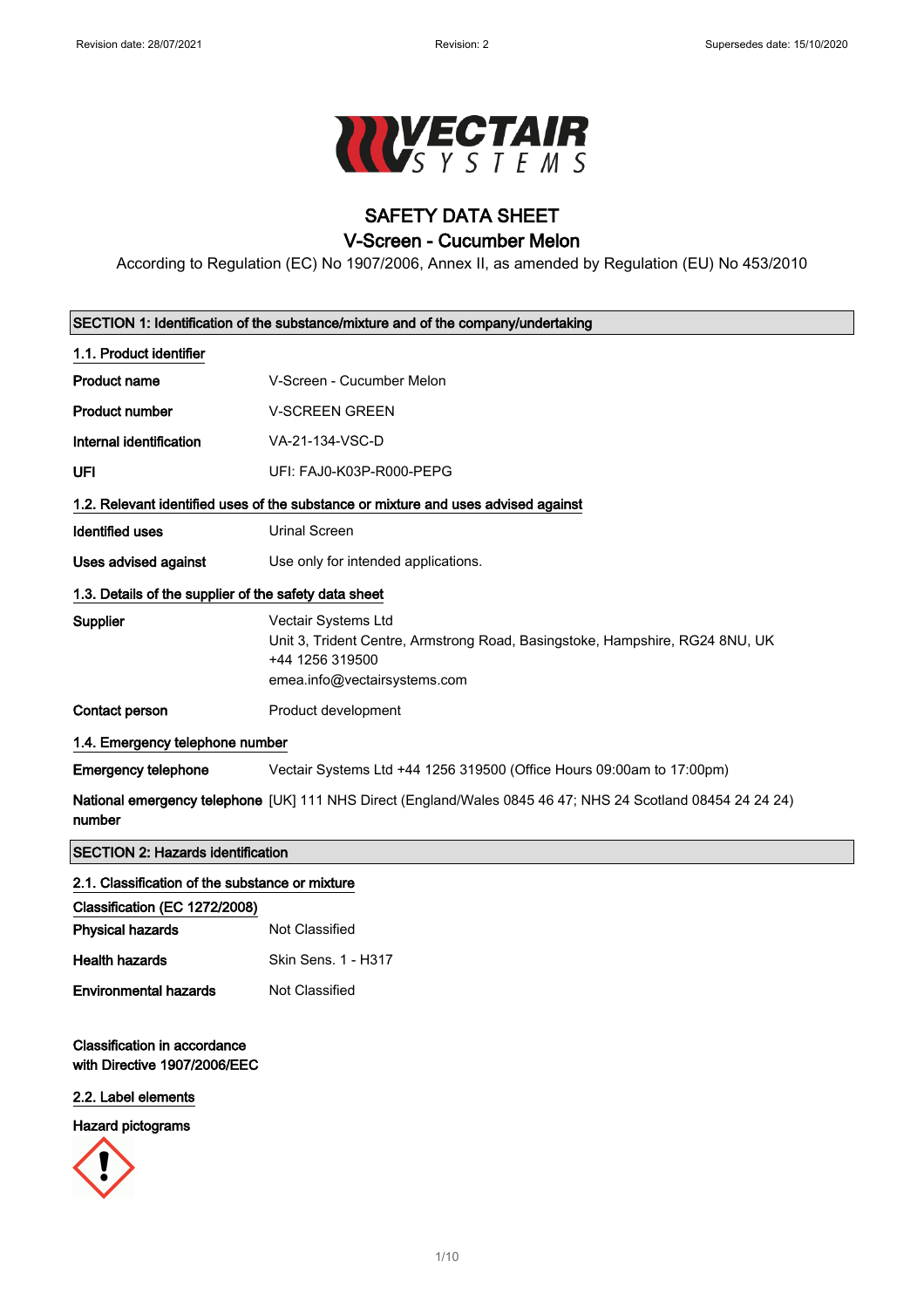| Signal word                     | Warning                                                                                                                                                                                                                                                                       |
|---------------------------------|-------------------------------------------------------------------------------------------------------------------------------------------------------------------------------------------------------------------------------------------------------------------------------|
| <b>Hazard statements</b>        | H317 May cause an allergic skin reaction.                                                                                                                                                                                                                                     |
| <b>Precautionary statements</b> | P103 Read label before use.<br>P280 Wear protective gloves.<br>P302+P352 IF ON SKIN: Wash with plenty of water.<br>P333+P313 If skin irritation or rash occurs: Get medical advice/attention.<br>P501 Dispose of contents/ container in accordance with national regulations. |
| Contains                        | Pin-2(10)-ene, Alpha-Pinenes, 2-Methyl-3-(p-isopropylphenyl)propionaldehyde, alpha-<br>Amylcinnamaldehyde, Eucalyptus Oil (Eucalyptus Globulus Labille), Linalool, Citrus limon (L.)<br>Burm. F., Citronellol, Benzyl salicylate, Geraniol                                    |

### 2.3. Other hazards

This product does not contain any substances classified as PBT or vPvB.

### SECTION 3: Composition/information on ingredients

| 3.2. Mixtures                                                                                                   |                      |             |
|-----------------------------------------------------------------------------------------------------------------|----------------------|-------------|
| Ethylene vinyl acetate copolymer                                                                                |                      | 60-100%     |
| CAS number: 24937-78-8                                                                                          | EC number: 607-457-0 |             |
| dipropylene glycol methyl ether acetate                                                                         |                      | $1 - 2.5%$  |
| CAS number: 88917-22-0                                                                                          | EC number: 618-219-0 |             |
| A mixture of: cis-tetrahydro-2-isobutyl-4- methylpyran-4-ol;<br>trans-tetrahydro-2-isobutyl-4- methylpyran-4-ol |                      | $1 - 2.5%$  |
| CAS number: 63500-71-0                                                                                          | EC number: 613-238-0 |             |
| Alpha-Pinenes                                                                                                   |                      | $1 - 2.5%$  |
| CAS number: 80-56-8                                                                                             | EC number: 201-291-9 |             |
| Pin-2(10)-ene                                                                                                   |                      | $1 - 2.5%$  |
| CAS number: 127-91-3                                                                                            | EC number: 204-872-5 |             |
| benzyl benzoate                                                                                                 |                      | $1 - 2.5%$  |
| CAS number: 120-51-4                                                                                            | EC number: 204-402-9 |             |
| $1 - 2.5%$<br>Distillates (petroleum), hydrotreated light                                                       |                      |             |
| CAS number: 64742-47-8                                                                                          | EC number: 265-149-8 |             |
| 2-Methyl-3-(p-isopropylphenyl)propionaldehyde                                                                   |                      | $1 - 2.5%$  |
| CAS number: 103-95-7                                                                                            | EC number: 203-161-7 |             |
| 2-tert-Butylcyclohexyl acetate                                                                                  |                      | $0.25 - 1%$ |
| CAS number: 88-41-5                                                                                             | EC number: 201-828-7 |             |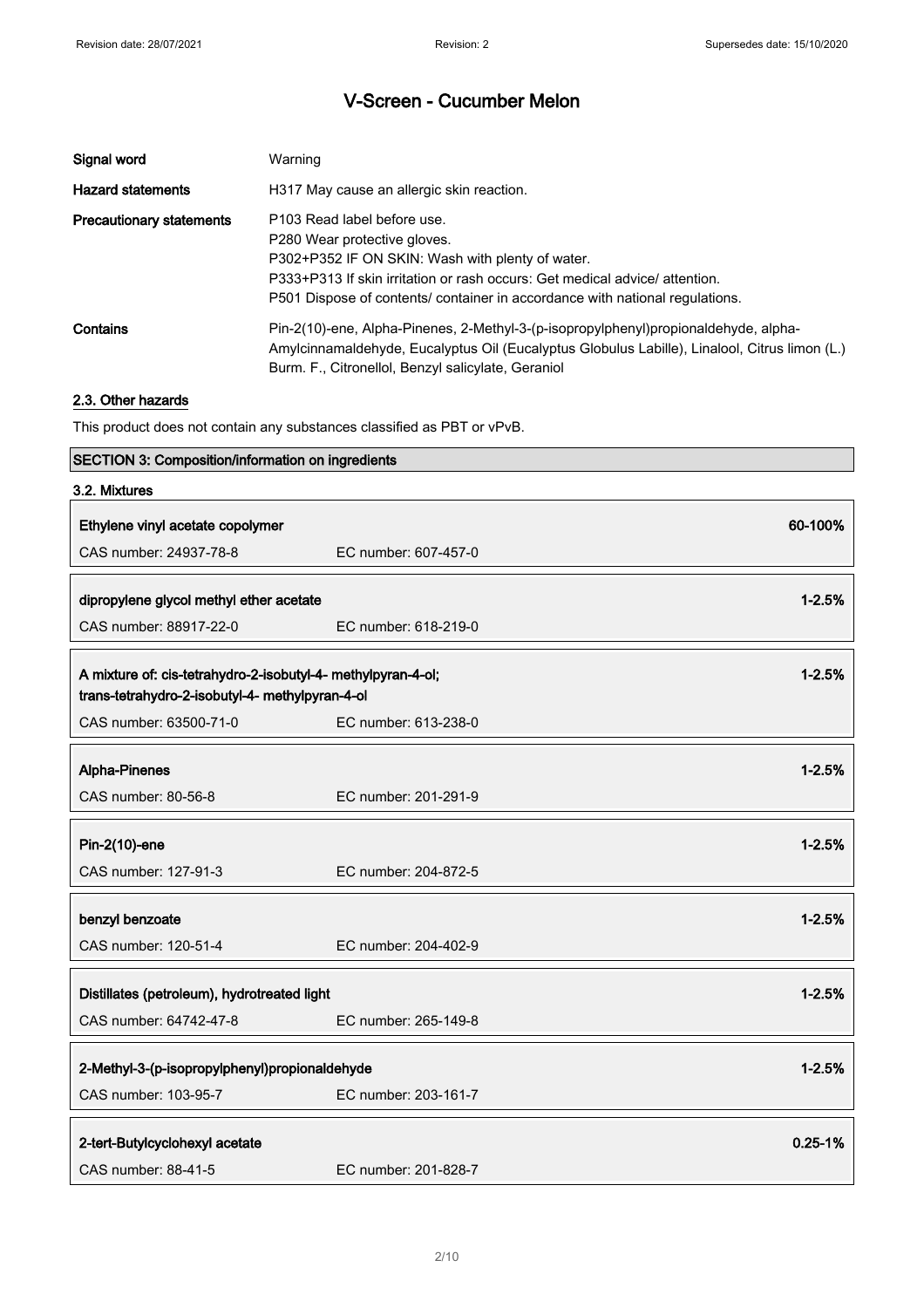| alpha-Amylcinnamaldehyde                                |                      | $0.25 - 1%$                                          |
|---------------------------------------------------------|----------------------|------------------------------------------------------|
| CAS number: 122-40-7                                    | EC number: 204-541-5 |                                                      |
| Eucalyptus Oil (Eucalyptus Globulus Labille)            |                      | $0.25 - 1%$                                          |
| CAS number: 8000-48-4                                   | EC number: 616-775-9 |                                                      |
| Linalool                                                |                      | $0.25 - 1%$                                          |
| CAS number: 78-70-6                                     | EC number: 201-134-4 | REACH registration number: 01-                       |
|                                                         |                      | 2119474016-42-XXXX                                   |
| Citrus limon (L.) Burm. F.                              |                      | $0.25 - 1%$                                          |
| CAS number: 68917-33-9                                  | EC number: 614-796-8 |                                                      |
|                                                         |                      |                                                      |
| Citronellol                                             |                      | $0.25 - 1%$                                          |
| CAS number: 106-22-9                                    | EC number: 203-375-0 |                                                      |
|                                                         |                      |                                                      |
| Bornan-2-one<br>CAS number: 76-22-2                     | EC number: 200-945-0 | $0.25 - 1%$                                          |
|                                                         |                      |                                                      |
| <b>Benzyl salicylate</b>                                |                      | $0.25 - 1%$                                          |
| CAS number: 118-58-1                                    | EC number: 204-262-9 |                                                      |
| 1,3,4,6,7,8-hexahydro-4,6,6,7,8,8-hexamethylindeno[5,6- |                      | $0.25 - 1%$                                          |
| c]pyran                                                 |                      |                                                      |
| CAS number: 1222-05-5                                   | EC number: 214-946-9 |                                                      |
| bis(2-ethylhexyl) adipate                               |                      | < 0.25%                                              |
| CAS number: 103-23-1                                    |                      |                                                      |
|                                                         |                      |                                                      |
| menthol                                                 |                      | < 0.25%                                              |
| CAS number: 89-78-1                                     | EC number: 201-939-0 |                                                      |
| 2-Phenoxyethyl isobutyrate                              |                      | < 0.25%                                              |
| CAS number: 103-60-6                                    | EC number: 203-127-1 |                                                      |
|                                                         |                      |                                                      |
| Geraniol                                                |                      | < 0.25%                                              |
| CAS number: 106-24-1                                    | EC number: 203-377-1 | REACH registration number: 01-<br>2119552430-49-XXXX |
| <b>SECTION 4: First aid measures</b>                    |                      |                                                      |

#### 4.1. Description of first aid measures

General information Get medical attention if any discomfort continues. Show this Safety Data Sheet to the medical personnel.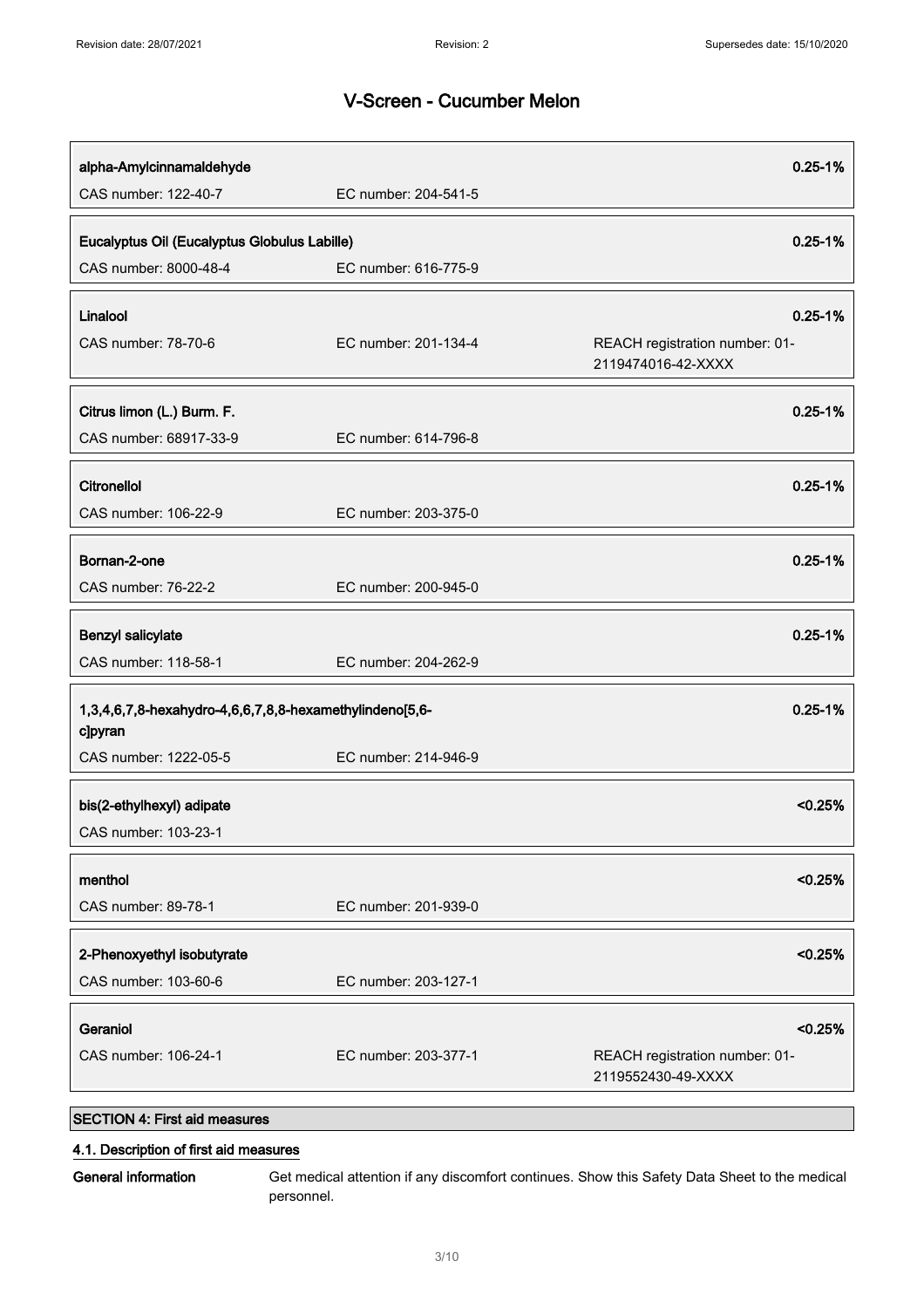| Inhalation                                                 | Due to the physical nature of this product, exposure by this route is unlikely. Get medical<br>attention if any discomfort continues.                                                                                                                                                                                                                                                                                                                                  |
|------------------------------------------------------------|------------------------------------------------------------------------------------------------------------------------------------------------------------------------------------------------------------------------------------------------------------------------------------------------------------------------------------------------------------------------------------------------------------------------------------------------------------------------|
| Ingestion                                                  | Not relevant. If in doubt, get medical attention promptly.                                                                                                                                                                                                                                                                                                                                                                                                             |
| <b>Skin contact</b>                                        | In the event of any sensitisation symptoms developing, ensure further exposure is avoided.<br>Remove contamination with soap and water or recognised skin cleansing agent. Get medical<br>attention if symptoms are severe or persist after washing.                                                                                                                                                                                                                   |
| Eye contact                                                | Rinse immediately with plenty of water. Remove any contact lenses and open eyelids wide<br>apart. Continue to rinse for at least 10 minutes.                                                                                                                                                                                                                                                                                                                           |
| Protection of first aiders                                 | No specific requirements are anticipated under normal conditions of use.                                                                                                                                                                                                                                                                                                                                                                                               |
|                                                            | 4.2. Most important symptoms and effects, both acute and delayed                                                                                                                                                                                                                                                                                                                                                                                                       |
| <b>General information</b>                                 | See Section 11 for additional information on health hazards. The severity of the symptoms<br>described will vary dependent on the concentration and the length of exposure.                                                                                                                                                                                                                                                                                            |
| Inhalation                                                 | Symptoms following overexposure may include the following: Irritation of nose, throat and<br>airway. Headache.                                                                                                                                                                                                                                                                                                                                                         |
| Ingestion                                                  | May cause sensitisation or allergic reactions in sensitive individuals. May cause irritation.                                                                                                                                                                                                                                                                                                                                                                          |
| <b>Skin contact</b>                                        | May cause skin sensitisation or allergic reactions in sensitive individuals. Redness. Irritating to<br>skin.                                                                                                                                                                                                                                                                                                                                                           |
| Eye contact                                                | No specific symptoms known.                                                                                                                                                                                                                                                                                                                                                                                                                                            |
|                                                            | 4.3. Indication of any immediate medical attention and special treatment needed                                                                                                                                                                                                                                                                                                                                                                                        |
| Notes for the doctor                                       | Treat symptomatically. May cause sensitisation or allergic reactions in sensitive individuals.                                                                                                                                                                                                                                                                                                                                                                         |
| <b>SECTION 5: Firefighting measures</b>                    |                                                                                                                                                                                                                                                                                                                                                                                                                                                                        |
| 5.1. Extinguishing media                                   |                                                                                                                                                                                                                                                                                                                                                                                                                                                                        |
| Suitable extinguishing media                               | The product is not flammable. Extinguish with alcohol-resistant foam, carbon dioxide, dry<br>powder or water fog. Use fire-extinguishing media suitable for the surrounding fire.                                                                                                                                                                                                                                                                                      |
| 5.2. Special hazards arising from the substance or mixture |                                                                                                                                                                                                                                                                                                                                                                                                                                                                        |
| Specific hazards                                           | None known.                                                                                                                                                                                                                                                                                                                                                                                                                                                            |
| <b>Hazardous combustion</b><br>products                    | Thermal decomposition or combustion products may include the following substances:<br>Harmful gases or vapours.                                                                                                                                                                                                                                                                                                                                                        |
| 5.3. Advice for firefighters                               |                                                                                                                                                                                                                                                                                                                                                                                                                                                                        |
| Protective actions during<br>firefighting                  | Avoid breathing fire gases or vapours. Evacuate area. Cool containers exposed to heat with<br>water spray and remove them from the fire area if it can be done without risk. Cool containers<br>exposed to flames with water until well after the fire is out. Avoid discharge to the aquatic<br>environment. Control run-off water by containing and keeping it out of sewers and<br>watercourses. If risk of water pollution occurs, notify appropriate authorities. |
| Special protective equipment<br>for firefighters           | Wear positive-pressure self-contained breathing apparatus (SCBA) and appropriate protective<br>clothing. Firefighter's clothing conforming to European standard EN469 (including helmets,<br>protective boots and gloves) will provide a basic level of protection for chemical incidents.                                                                                                                                                                             |
| <b>SECTION 6: Accidental release measures</b>              |                                                                                                                                                                                                                                                                                                                                                                                                                                                                        |

6.1. Personal precautions, protective equipment and emergency procedures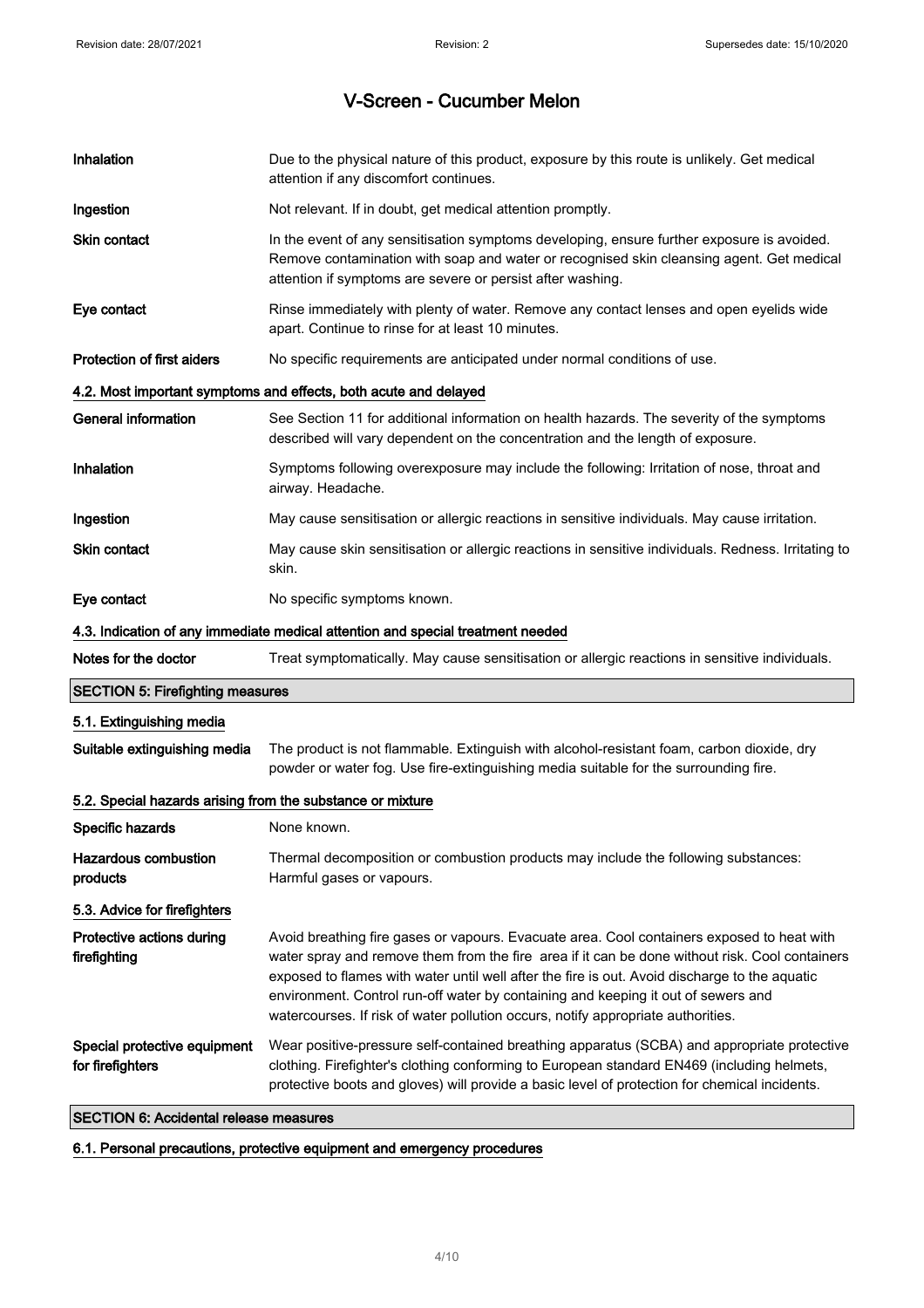| <b>Personal precautions</b>                                             | No action shall be taken without appropriate training or involving any personal risk. Wear<br>protective clothing as described in Section 8 of this safety data sheet. Follow precautions for<br>safe handling described in this safety data sheet. Ensure procedures and training for<br>emergency decontamination and disposal are in place. Avoid contact with skin and eyes. |
|-------------------------------------------------------------------------|----------------------------------------------------------------------------------------------------------------------------------------------------------------------------------------------------------------------------------------------------------------------------------------------------------------------------------------------------------------------------------|
| 6.2. Environmental precautions                                          |                                                                                                                                                                                                                                                                                                                                                                                  |
| <b>Environmental precautions</b>                                        | Avoid discharge into drains or watercourses or onto the ground. Avoid discharge to the<br>aquatic environment.                                                                                                                                                                                                                                                                   |
| 6.3. Methods and material for containment and cleaning up               |                                                                                                                                                                                                                                                                                                                                                                                  |
| Methods for cleaning up                                                 | Wear protective clothing as described in Section 8 of this safety data sheet. Collect and place<br>in suitable waste disposal containers and seal securely. Dispose of waste to licensed waste<br>disposal site in accordance with the requirements of the local Waste Disposal Authority.                                                                                       |
| 6.4. Reference to other sections                                        |                                                                                                                                                                                                                                                                                                                                                                                  |
| Reference to other sections                                             | For personal protection, see Section 8. See Section 11 for additional information on health<br>hazards. See Section 12 for additional information on ecological hazards. For waste disposal,<br>see Section 13.                                                                                                                                                                  |
| <b>SECTION 7: Handling and storage</b>                                  |                                                                                                                                                                                                                                                                                                                                                                                  |
| 7.1. Precautions for safe handling                                      |                                                                                                                                                                                                                                                                                                                                                                                  |
| Usage precautions                                                       | No specific requirements are anticipated under normal conditions of use. Read and follow<br>manufacturer's recommendations. Wear protective clothing as described in Section 8 of this<br>safety data sheet.                                                                                                                                                                     |
| Advice on general<br>occupational hygiene                               | No specific requirements are anticipated under normal conditions of use. Wash promptly if<br>skin becomes contaminated.                                                                                                                                                                                                                                                          |
|                                                                         | 7.2. Conditions for safe storage, including any incompatibilities                                                                                                                                                                                                                                                                                                                |
| <b>Storage precautions</b>                                              | Store in accordance with local regulations. Keep only in the original container. Keep container<br>tightly closed, in a cool, well ventilated place. Keep containers upright. Protect containers from<br>damage.                                                                                                                                                                 |
| Storage class                                                           | Miscellaneous hazardous material storage.                                                                                                                                                                                                                                                                                                                                        |
| 7.3. Specific end use(s)                                                |                                                                                                                                                                                                                                                                                                                                                                                  |
| Specific end use(s)                                                     | The identified uses for this product are detailed in Section 1.2.                                                                                                                                                                                                                                                                                                                |
| SECTION 8: Exposure controls/Personal protection                        |                                                                                                                                                                                                                                                                                                                                                                                  |
| 8.1. Control parameters<br>Occupational exposure limits<br>Bornan-2-one |                                                                                                                                                                                                                                                                                                                                                                                  |

Long-term exposure limit (8-hour TWA): WEL 2 ppm 13 mg/m<sup>3</sup> Short-term exposure limit (15-minute): WEL 3 ppm 19 mg/m<sup>3</sup> WEL = Workplace Exposure Limit.

### Ingredient

#### 8.2. Exposure controls

## Protective equipment

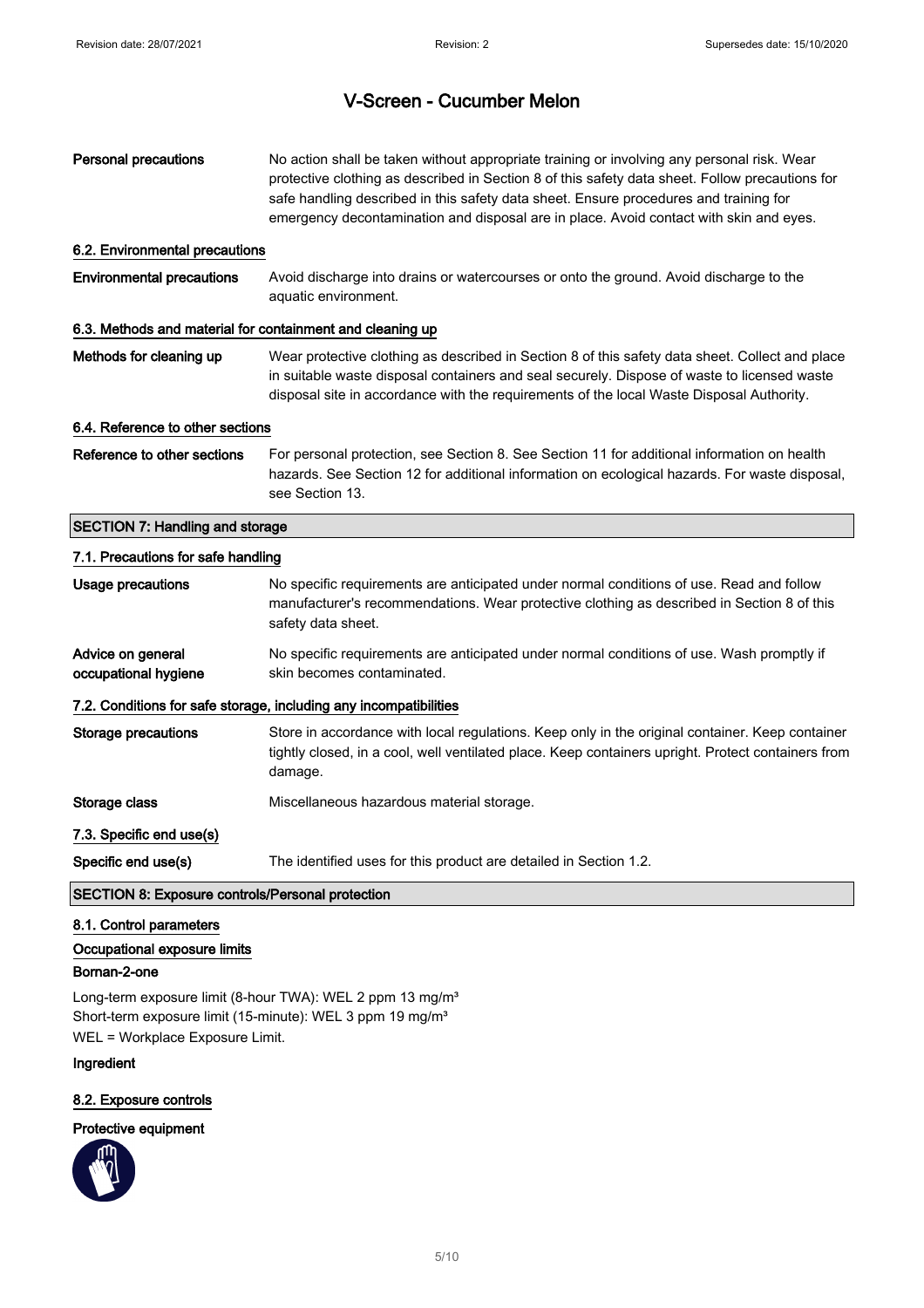| Appropriate engineering<br>controls       | Personal protective equipment should only be used if worker exposure cannot be controlled<br>adequately by the engineering control measures. Ensure operatives are trained to minimise<br>exposure.                                                                                                                                                                                                                                                                                                                                                                                                                                                                                               |
|-------------------------------------------|---------------------------------------------------------------------------------------------------------------------------------------------------------------------------------------------------------------------------------------------------------------------------------------------------------------------------------------------------------------------------------------------------------------------------------------------------------------------------------------------------------------------------------------------------------------------------------------------------------------------------------------------------------------------------------------------------|
| Eye/face protection                       | Eyewear complying with an approved standard should be worn if a risk assessment indicates<br>eye contact is possible. Personal protective equipment for eye and face protection should<br>comply with European Standard EN166. Unless the assessment indicates a higher degree of<br>protection is required, the following protection should be worn: Tight-fitting safety glasses.                                                                                                                                                                                                                                                                                                               |
| Hand protection                           | Chemical-resistant, impervious gloves complying with an approved standard should be worn if<br>a risk assessment indicates skin contact is possible. Wear protective gloves. The most<br>suitable glove should be chosen in consultation with the glove supplier/manufacturer, who can<br>provide information about the breakthrough time of the glove material. To protect hands from<br>chemicals, gloves should comply with European Standard EN374. Considering the data<br>specified by the glove manufacturer, check during use that the gloves are retaining their<br>protective properties and change them as soon as any deterioration is detected. Frequent<br>changes are recommended. |
| Other skin and body<br>protection         | Appropriate footwear and additional protective clothing complying with an approved standard<br>should be worn if a risk assessment indicates skin contamination is possible.                                                                                                                                                                                                                                                                                                                                                                                                                                                                                                                      |
| Hygiene measures                          | No specific requirements are anticipated under normal conditions of use.                                                                                                                                                                                                                                                                                                                                                                                                                                                                                                                                                                                                                          |
| <b>Respiratory protection</b>             | Respiratory protection complying with an approved standard should be worn if a risk<br>assessment indicates inhalation of contaminants is possible. Ensure all respiratory protective<br>equipment is suitable for its intended use and is 'CE'-marked. Check that the respirator fits<br>tightly and the filter is changed regularly. Gas and combination filter cartridges should comply<br>with European Standard EN14387. Full face mask respirators with replaceable filter cartridges<br>should comply with European Standard EN136. Half mask and quarter mask respirators with<br>replaceable filter cartridges should comply with European Standard EN140.                               |
| <b>Environmental exposure</b><br>controls | Keep container tightly sealed when not in use. Emissions from ventilation or work process<br>equipment should be checked to ensure they comply with the requirements of environmental<br>protection legislation.                                                                                                                                                                                                                                                                                                                                                                                                                                                                                  |

## SECTION 9: Physical and chemical properties

| 9.1. Information on basic physical and chemical properties |                  |
|------------------------------------------------------------|------------------|
| Appearance                                                 | Solid.           |
| Colour                                                     | Transparent      |
| Odour                                                      | Characteristic.  |
| <b>Odour threshold</b>                                     | Not determined.  |
| pH                                                         | Not applicable.  |
| <b>Melting point</b>                                       | Not determined.  |
| Initial boiling point and range                            | >100 °C          |
| Flash point                                                | $>100^{\circ}$ C |
| <b>Evaporation rate</b>                                    | Not applicable.  |
| <b>Evaporation factor</b>                                  | Not applicable.  |
| Flammability (solid, gas)                                  | Not determined.  |
| Upper/lower flammability or<br>explosive limits            | Not determined.  |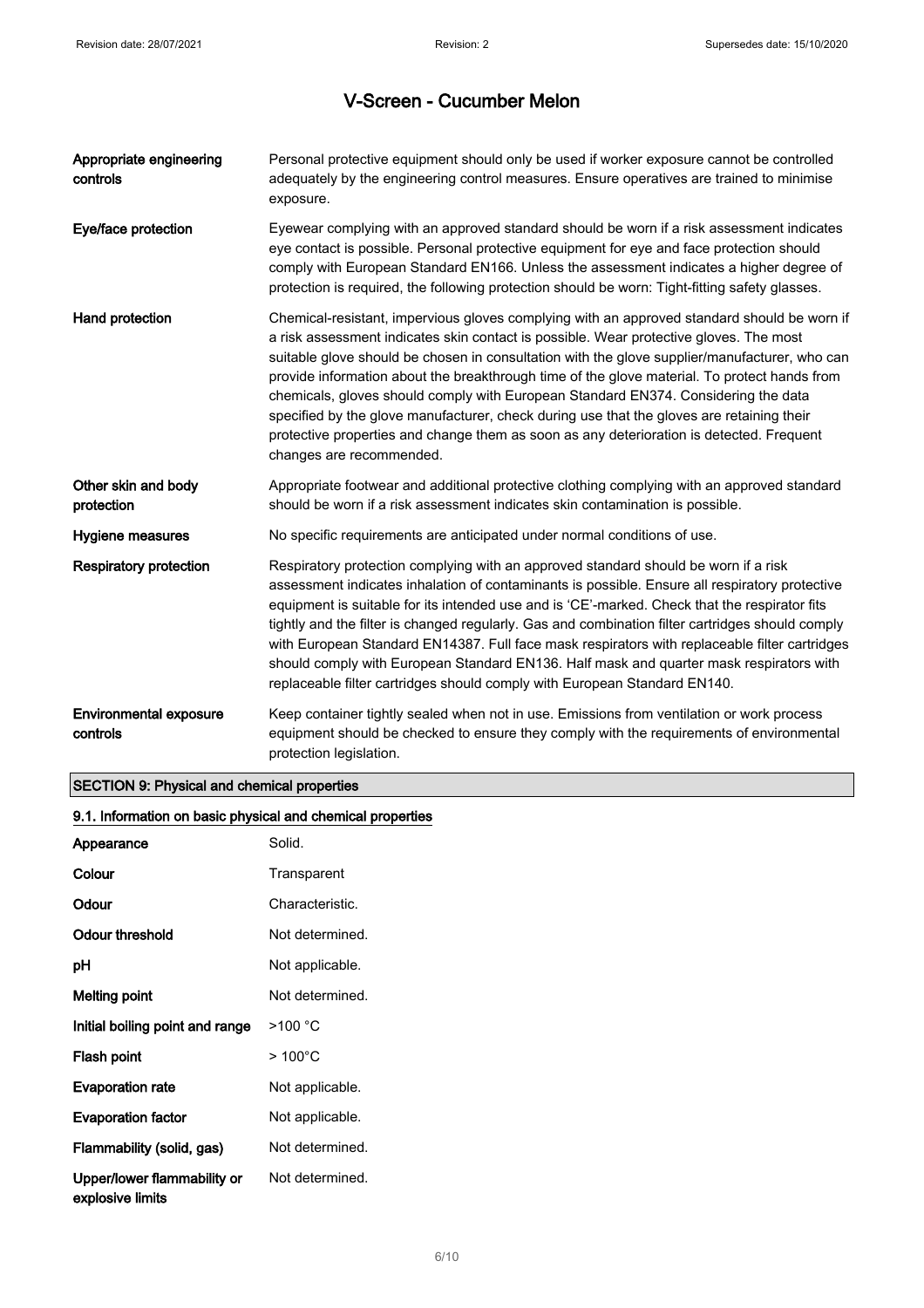| <b>Other flammability</b>                          | Not determined.                                                                                                                                                         |
|----------------------------------------------------|-------------------------------------------------------------------------------------------------------------------------------------------------------------------------|
| Vapour pressure                                    | Not applicable.                                                                                                                                                         |
| Vapour density                                     | Not applicable.                                                                                                                                                         |
| <b>Relative density</b>                            | Not determined.                                                                                                                                                         |
| <b>Bulk density</b>                                | $> 1$ g/cm <sup>3</sup>                                                                                                                                                 |
| Solubility(ies)                                    | Insoluble in water.                                                                                                                                                     |
| <b>Partition coefficient</b>                       | Not determined.                                                                                                                                                         |
| Auto-ignition temperature                          | Not applicable.                                                                                                                                                         |
| <b>Decomposition Temperature</b>                   | Not determined.                                                                                                                                                         |
| <b>Viscosity</b>                                   | Not applicable.                                                                                                                                                         |
| <b>Explosive properties</b>                        | Not considered to be explosive.                                                                                                                                         |
| <b>Explosive under the influence</b><br>of a flame | Not considered to be explosive.                                                                                                                                         |
| <b>Oxidising properties</b>                        | Not determined.                                                                                                                                                         |
| 9.2. Other information                             |                                                                                                                                                                         |
| Other information                                  | None.                                                                                                                                                                   |
| <b>VOC Switzerland Content</b>                     | 2.60%                                                                                                                                                                   |
| Organic solvents                                   |                                                                                                                                                                         |
|                                                    |                                                                                                                                                                         |
| <b>SECTION 10: Stability and reactivity</b>        |                                                                                                                                                                         |
| 10.1. Reactivity                                   |                                                                                                                                                                         |
| Reactivity                                         | There are no known reactivity hazards associated with this product.                                                                                                     |
| 10.2. Chemical stability                           |                                                                                                                                                                         |
| <b>Stability</b>                                   | Stable at normal ambient temperatures and when used as recommended. Stable under the<br>prescribed storage conditions.                                                  |
| 10.3. Possibility of hazardous reactions           |                                                                                                                                                                         |
| Possibility of hazardous<br>reactions              | No potentially hazardous reactions known.                                                                                                                               |
| 10.4. Conditions to avoid                          |                                                                                                                                                                         |
| <b>Conditions to avoid</b>                         | There are no known conditions that are likely to result in a hazardous situation.                                                                                       |
| 10.5. Incompatible materials                       |                                                                                                                                                                         |
| Materials to avoid                                 | No specific material or group of materials is likely to react with the product to produce a<br>hazardous situation.                                                     |
| 10.6. Hazardous decomposition products             |                                                                                                                                                                         |
| Hazardous decomposition<br>products                | Does not decompose when used and stored as recommended. Thermal decomposition or<br>combustion products may include the following substances: Harmful gases or vapours. |
| <b>SECTION 11: Toxicological information</b>       |                                                                                                                                                                         |

Acute toxicity - oral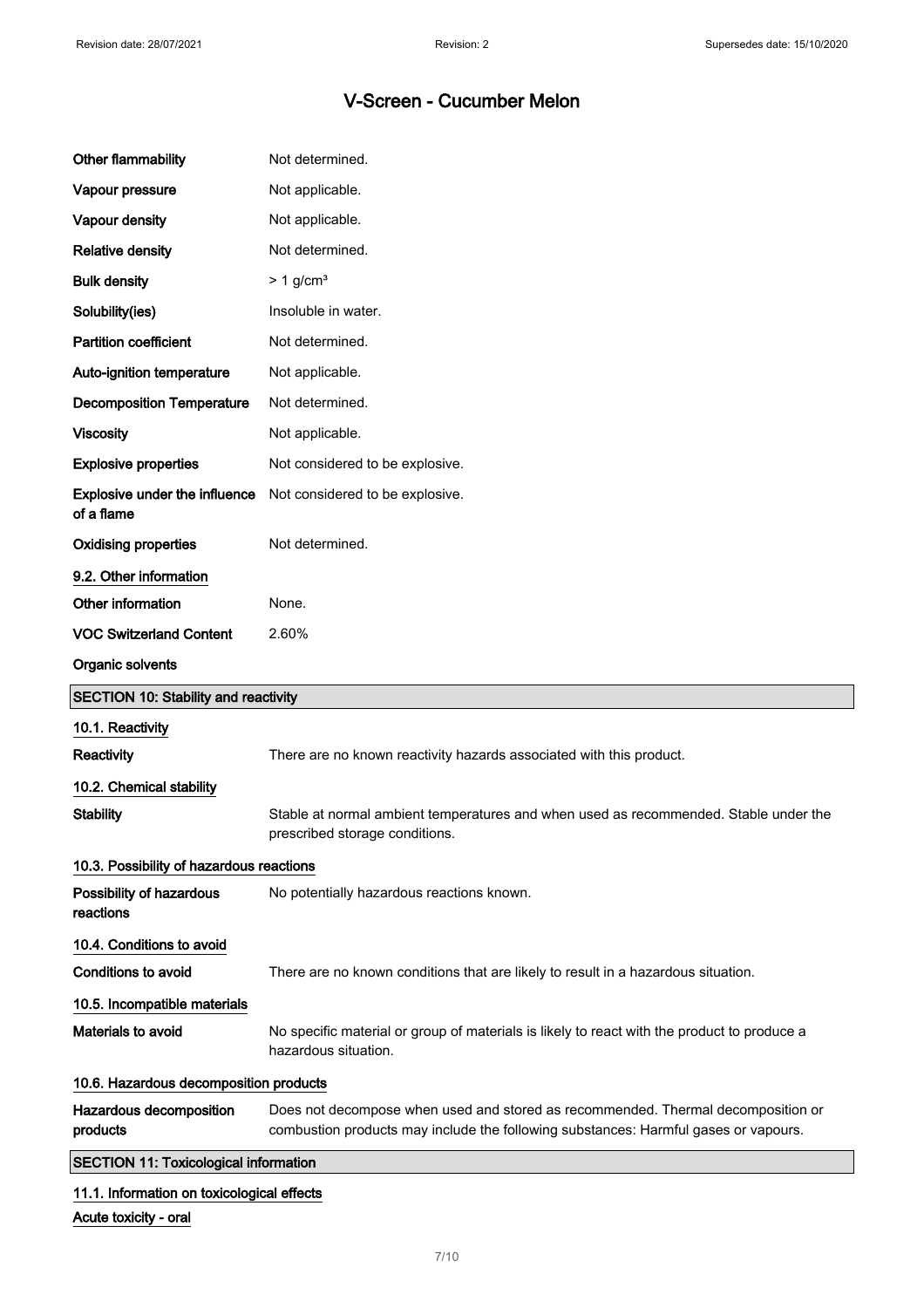| Notes (oral LD <sub>50</sub> )                                       | Based on available data the classification criteria are not met.                                                                  |
|----------------------------------------------------------------------|-----------------------------------------------------------------------------------------------------------------------------------|
| ATE oral (mg/kg)                                                     | 50,000.0                                                                                                                          |
| Acute toxicity - dermal<br>Notes (dermal LD <sub>50</sub> )          | Based on available data the classification criteria are not met.                                                                  |
| Acute toxicity - inhalation<br>Notes (inhalation LC <sub>50</sub> )  | Based on available data the classification criteria are not met.                                                                  |
| Skin corrosion/irritation<br>Animal data                             | Based on available data the classification criteria are not met.                                                                  |
| Serious eye damage/irritation<br>Serious eye damage/irritation       | Based on available data the classification criteria are not met.                                                                  |
| <b>Respiratory sensitisation</b><br><b>Respiratory sensitisation</b> | Based on available data the classification criteria are not met.                                                                  |
| Skin sensitisation<br><b>Skin sensitisation</b>                      | May cause skin sensitisation or allergic reactions in sensitive individuals.                                                      |
| Germ cell mutagenicity<br>Genotoxicity - in vitro                    | Based on available data the classification criteria are not met.                                                                  |
| Carcinogenicity<br>Carcinogenicity                                   | Based on available data the classification criteria are not met.                                                                  |
| <b>IARC</b> carcinogenicity                                          | Contains a substance which may be potentially carcinogenic. IARC Group 3 Not classifiable<br>as to its carcinogenicity to humans. |
| Reproductive toxicity<br>Reproductive toxicity - fertility           | Based on available data the classification criteria are not met.                                                                  |
| Reproductive toxicity -<br>development                               | Based on available data the classification criteria are not met.                                                                  |
| Specific target organ toxicity - single exposure                     |                                                                                                                                   |
| STOT - single exposure                                               | Not classified as a specific target organ toxicant after a single exposure.                                                       |
| Specific target organ toxicity - repeated exposure                   |                                                                                                                                   |
| STOT - repeated exposure                                             | Not classified as a specific target organ toxicant after repeated exposure.                                                       |
| <b>Aspiration hazard</b><br>Aspiration hazard                        | Not relevant. Solid.                                                                                                              |
| <b>General information</b>                                           | The severity of the symptoms described will vary dependent on the concentration and the<br>length of exposure.                    |
| Inhalation                                                           | No specific symptoms known.                                                                                                       |
| Ingestion                                                            | May cause sensitisation or allergic reactions in sensitive individuals.                                                           |
| Skin contact                                                         | May cause skin sensitisation or allergic reactions in sensitive individuals. Prolonged contact<br>may cause dryness of the skin.  |
| Eye contact                                                          | No specific symptoms known.                                                                                                       |
| Route of exposure                                                    | Ingestion Inhalation Skin and/or eye contact                                                                                      |
| <b>Target organs</b>                                                 | No specific target organs known.                                                                                                  |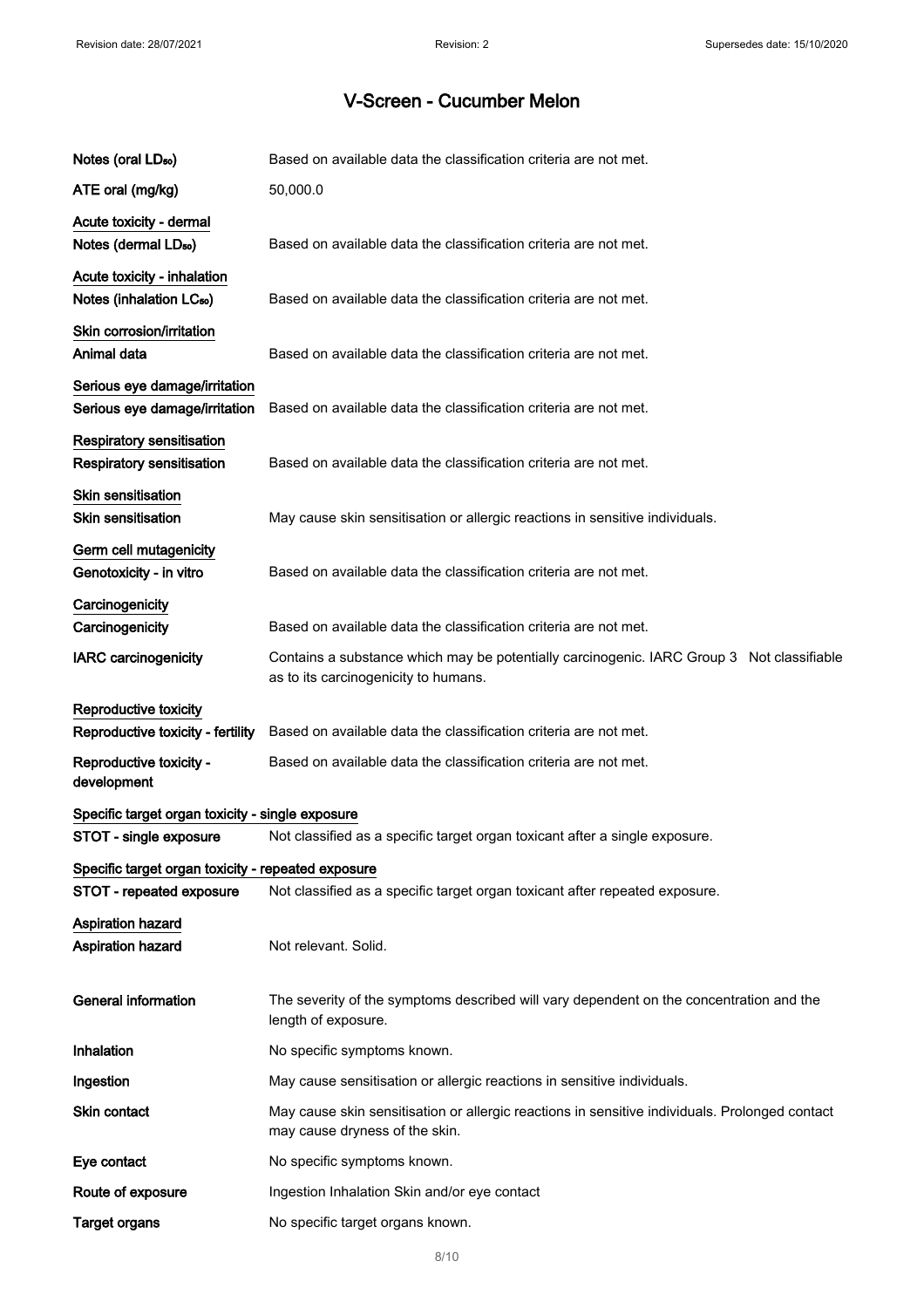| <b>Medical considerations</b>              | Skin disorders and allergies.                                                                                                                                                                                                                                                                                                                                                                                                                                                                                                           |
|--------------------------------------------|-----------------------------------------------------------------------------------------------------------------------------------------------------------------------------------------------------------------------------------------------------------------------------------------------------------------------------------------------------------------------------------------------------------------------------------------------------------------------------------------------------------------------------------------|
| <b>SECTION 12: Ecological information</b>  |                                                                                                                                                                                                                                                                                                                                                                                                                                                                                                                                         |
| 12.1. Toxicity                             |                                                                                                                                                                                                                                                                                                                                                                                                                                                                                                                                         |
| <b>Toxicity</b>                            | Aquatic Chronic 2 - H411 Toxic to aquatic life with long lasting effects.                                                                                                                                                                                                                                                                                                                                                                                                                                                               |
| 12.2. Persistence and degradability        |                                                                                                                                                                                                                                                                                                                                                                                                                                                                                                                                         |
|                                            | Persistence and degradability The degradability of the product is not known.                                                                                                                                                                                                                                                                                                                                                                                                                                                            |
| 12.3. Bioaccumulative potential            |                                                                                                                                                                                                                                                                                                                                                                                                                                                                                                                                         |
| <b>Bioaccumulative potential</b>           | No data available on bioaccumulation.                                                                                                                                                                                                                                                                                                                                                                                                                                                                                                   |
| <b>Partition coefficient</b>               | Not determined.                                                                                                                                                                                                                                                                                                                                                                                                                                                                                                                         |
| 12.4. Mobility in soil                     |                                                                                                                                                                                                                                                                                                                                                                                                                                                                                                                                         |
| <b>Mobility</b>                            | No data available.                                                                                                                                                                                                                                                                                                                                                                                                                                                                                                                      |
| 12.5. Results of PBT and vPvB assessment   |                                                                                                                                                                                                                                                                                                                                                                                                                                                                                                                                         |
| 12.6. Other adverse effects                |                                                                                                                                                                                                                                                                                                                                                                                                                                                                                                                                         |
| Other adverse effects                      | None known.                                                                                                                                                                                                                                                                                                                                                                                                                                                                                                                             |
| <b>SECTION 13: Disposal considerations</b> |                                                                                                                                                                                                                                                                                                                                                                                                                                                                                                                                         |
| 13.1. Waste treatment methods              |                                                                                                                                                                                                                                                                                                                                                                                                                                                                                                                                         |
| <b>General information</b>                 | The generation of waste should be minimised or avoided wherever possible. Reuse or recycle<br>products wherever possible. Disposal of this product, process solutions, residues and by-<br>products should at all times comply with the requirements of environmental protection and<br>waste disposal legislation and any local authority requirements. This material and its container<br>must be disposed of in a safe way. When handling waste, the safety precautions applying to<br>handling of the product should be considered. |
| <b>Disposal methods</b>                    | Dispose of surplus products and those that cannot be recycled via a licensed waste disposal<br>contractor. Incineration or landfill should only be considered when recycling is not feasible.                                                                                                                                                                                                                                                                                                                                           |
| <b>SECTION 14: Transport information</b>   |                                                                                                                                                                                                                                                                                                                                                                                                                                                                                                                                         |
| General                                    | The product is not covered by international regulations on the transport of dangerous goods<br>(IMDG, IATA, ADR/RID).                                                                                                                                                                                                                                                                                                                                                                                                                   |
| 14.1. UN number                            |                                                                                                                                                                                                                                                                                                                                                                                                                                                                                                                                         |
| Not applicable.                            |                                                                                                                                                                                                                                                                                                                                                                                                                                                                                                                                         |
| 14.2. UN proper shipping name              |                                                                                                                                                                                                                                                                                                                                                                                                                                                                                                                                         |
| Not applicable.                            |                                                                                                                                                                                                                                                                                                                                                                                                                                                                                                                                         |
| 14.3. Transport hazard class(es)           |                                                                                                                                                                                                                                                                                                                                                                                                                                                                                                                                         |
| No transport warning sign required.        |                                                                                                                                                                                                                                                                                                                                                                                                                                                                                                                                         |
| 14.4. Packing group                        |                                                                                                                                                                                                                                                                                                                                                                                                                                                                                                                                         |
| Not applicable.                            |                                                                                                                                                                                                                                                                                                                                                                                                                                                                                                                                         |
| 14.5. Environmental hazards                |                                                                                                                                                                                                                                                                                                                                                                                                                                                                                                                                         |
|                                            |                                                                                                                                                                                                                                                                                                                                                                                                                                                                                                                                         |

#### Environmentally hazardous substance/marine pollutant No.

### 14.6. Special precautions for user